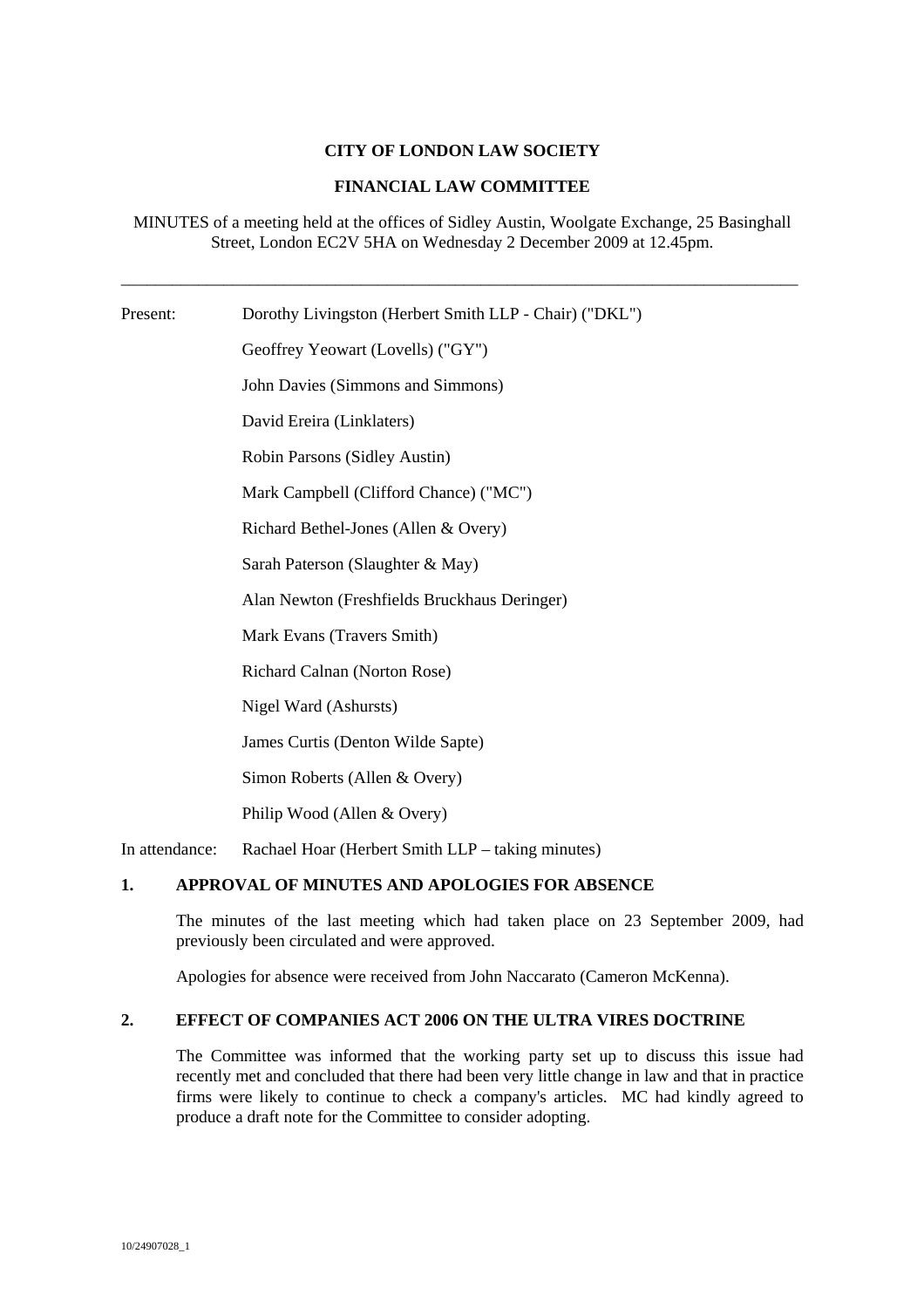# **3. COMPANIES ACT 2006**

### 3.1 **Overseas companies**

The Committee was reminded of an existing problem in relation to searching for overseas companies who may be registered at Companies House, namely that overseas companies are allowed to register an alternative name to their original name of incorporation and that the search facility provided by Companies House may not link the two. The Committee concluded that in the short-term the only way to address this issue was to obtain a representation from the relevant overseas company in facility documentation and/or a certificate confirming whether or not the overseas company had registered an establishment at Companies House and, if so, under what name.

### 3.2 **Review of charge registration requirements**

The Committee was reminded that a general review of the charge registration regime was due to commence in 2010. Therefore, the working party which had previously considered proposed changes to the charge registration regime would reconvene early in 2010.

*Afternote: Work has begun and the DBIS consultation paper is awaited.* 

### 3.3 **Scottish Floating Charges**

The Committee was reminded that under the Scottish Bankruptcy and Diligence Act 2007, floating charges over Scottish assets will (when the relevant sections are in force) be required to be registered in Scotland and must be in Scottish form. Failure to do so will result in the floating charge being ineffective under Scots law. This part of the Act is not yet in force and was not expected to come into force until 2011. GY reported that after concerns had been raised by practitioners, the Keeper of the Scottish Registers was organising a working party which would consider this further. GY is a member of that working party (with DKL as his alternate).

*Afternote: Two meetings have taken place and there is an active exchange of views.* 

# **4. FINANCIAL STABILITY: BANKING ACT 2009, SPECIAL RESOLUTION REGIME**

### 4.1 **Consultation on investment banks**

The Committee was reminded that the consultation on whether to have a separate insolvency regime for investment banks has now closed. The government was expected to publish a green or white paper in mid-December. The Committee would therefore await further developments. Working Party meeting arranged for 3 March 2010 on further Treasury Consultation Document.

### 4.2 **Small company netting**

It was noted that there had been no further developments on this issue since the last Committee meeting. (See CLLS minutes of 23 September 2009 – paragraph 3.2.). The issue was under further consideration in the Banking Liaison Panel in relation to the terms of Safeguards Order under the Banking Act 2009.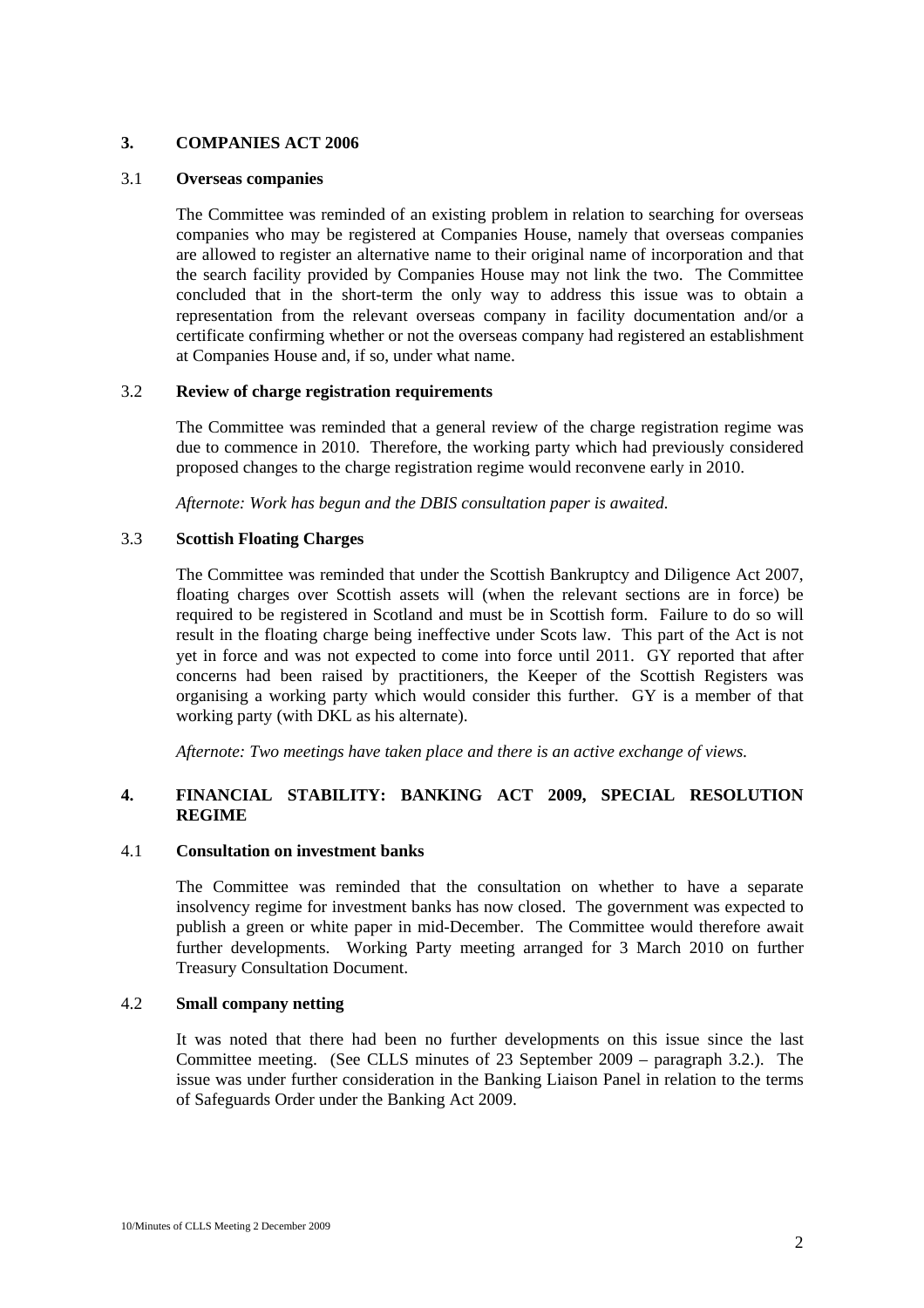### 4.3 **Compensation regime**

The Committee noted that the timeframe within which a depositor was required to make a claim under the compensation regime under the Banking Act 2009 was extremely short. Accordingly, this issue was likely to be raised with the government.

### 4.4 **Amendments to Banking Act 2009 in clause 33 Financial Services Bill**

The Committee noted that the newly published Financial Services Bill contained some amendments to the Banking Act (section 48a). These included very broad drafting in relation to the "creation of liabilities" in connection with a property transfer order. It was also noted that the Bill did not contain any amendments to the wide trust provisions in section 34(7) of the Banking Act. This wide drafting had previously been raised as a concern by the Committee. Accordingly, the Committee should suggest appropriate amendments to the Bill to address this issue.

The Committee further noted that the Bill contained provisions for new class actions to be brought against banks and other financial service providers. The eligibility test for being party to such a class action was currently drafted on the basis of UK domicile. It was considered that a clearer test would be that used in various EU regulations of "habitual residence".

Finally, the Committee noted the wide drafting of clause 36(3) of the Bill under which any enactment could be amended or repealed by an order if thought expedient or necessary, provided this is consequential on a provision of the Bill. (Note in contrast the drafting of clause 75 of the Banking Act.)

*Afternote: David Ereira represented the CLLS before the Parliamentary Scrutiny Committee at which the Bill was discussed. We continue to keep a watching brief. The Treasury does not consider changes are required in any of the areas identified.* 

# **5. FINANCIAL STABILITY: FSA, BASEL AND EU MOVES**

DKL reported that she had taken part in some telephone conferences on various issues relating to financial stability and that there may be some issues for the Committee to pick up on in the future.

*Afternote: The developed issues are highly technical and are being taken forward by the BBA and other trade bodies.* 

# **6. INSOLVENCY**

### 6.1 **Insolvency consultation**

The Committee noted that following closure of the consultation, the Insolvency Service had announced that only the moratoria proposals had been widely supported and would be developed further in the future. Views on the rescue finance proposals had been more varied and would be kept under review.

*Afternote: A stakeholders' meeting took place on 18 January 2010 and GY, DKL and RP attended on behalf of the Committee.*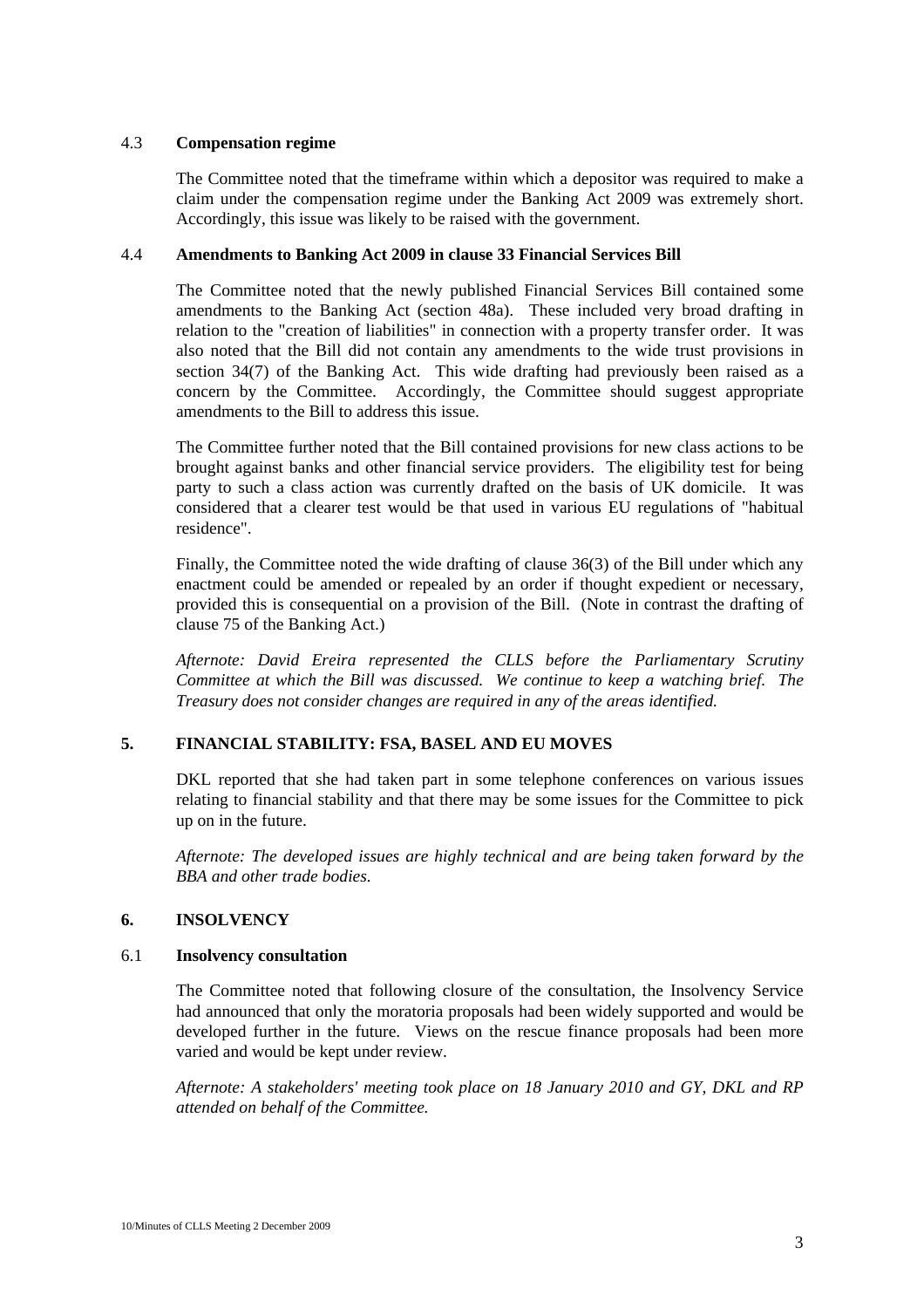### 6.2 **Insolvency Rules Modernisation – draft Rules published in November**

The Committee noted that a draft amended version of the Insolvency Rules had been published in November and were due to come into force on 6 April 2010. The main changes dealt with pre-administration expenses, insolvency practitioner remuneration and creditors' rights to challenge such remuneration if excessive.

# **7. EXECUTION OF DOCUMENTS: MERCURY TAX GROUP CASE**

It was reported that a draft Law Society note on execution had been due to be considered by the Law Society on 17 November and the outcome of that meeting was as yet unknown.

It was further reported that the two outstanding issues between counsel (the question of multiple original documents and late amendments to deeds) had been resolved and that minor adjustments to the joint CLLS paper were in the course of being agreed.

*Afternote: The revised note is now on the CLLS website and the Law Society has also published its paper.* 

# **8. SETTLEMENT FINALITY DIRECTIVE AND FINANCIAL COLLATERAL ARRANGEMENTS DIRECTIVE**

There was nothing to report since this matter had been discussed at the last meeting.

# **9. UNIDROIT CONVENTION ON SUBSTANTIVE RULES FOR INTERMEDIATED SECURITIES**

It was reported that since the UNIDROIT Convention had now been agreed, the next stage was likely to be an EU directive or regulation. The Committee would therefore keep a watching brief.

# **10. CONSULTATION ON DEBT RELIEF FOR POOR COUNTRIES**

It was reported that there had not been widespread support for the Treasury's proposal on possible legislation to extend debt relief to Heavily Indebted Poor Countries.

*Afternote: The Treasury issued a response to the Consultation responses, including those expressed on behalf of the Committee at a Stakeholders meeting relating to confidence in the UK legal system. This emphasises the narrow scope of the legislation proposed. A private members' bill is presently before Parliament which appears intended to act on enforcement measures in the UK (regardless of governing law), and, potentially limit impact to claims for repayment of loans. The Parliamentary processes in the run-up to an election mean that, if there is "in principle" cross party support, the Bill may pass with very limited drafting scrutiny, although it may be a casualty if there is an early election.* 

# **11. ROME I REGULATION**

The Committee noted that the Rome I Regulation on the applicable law in contractual obligations would come into force in the UK on 17 December.

It was also noted that the Ministry of Justice had already launched a consultation on the assignment provisions in Rome I and responses were due by mid-February. As the